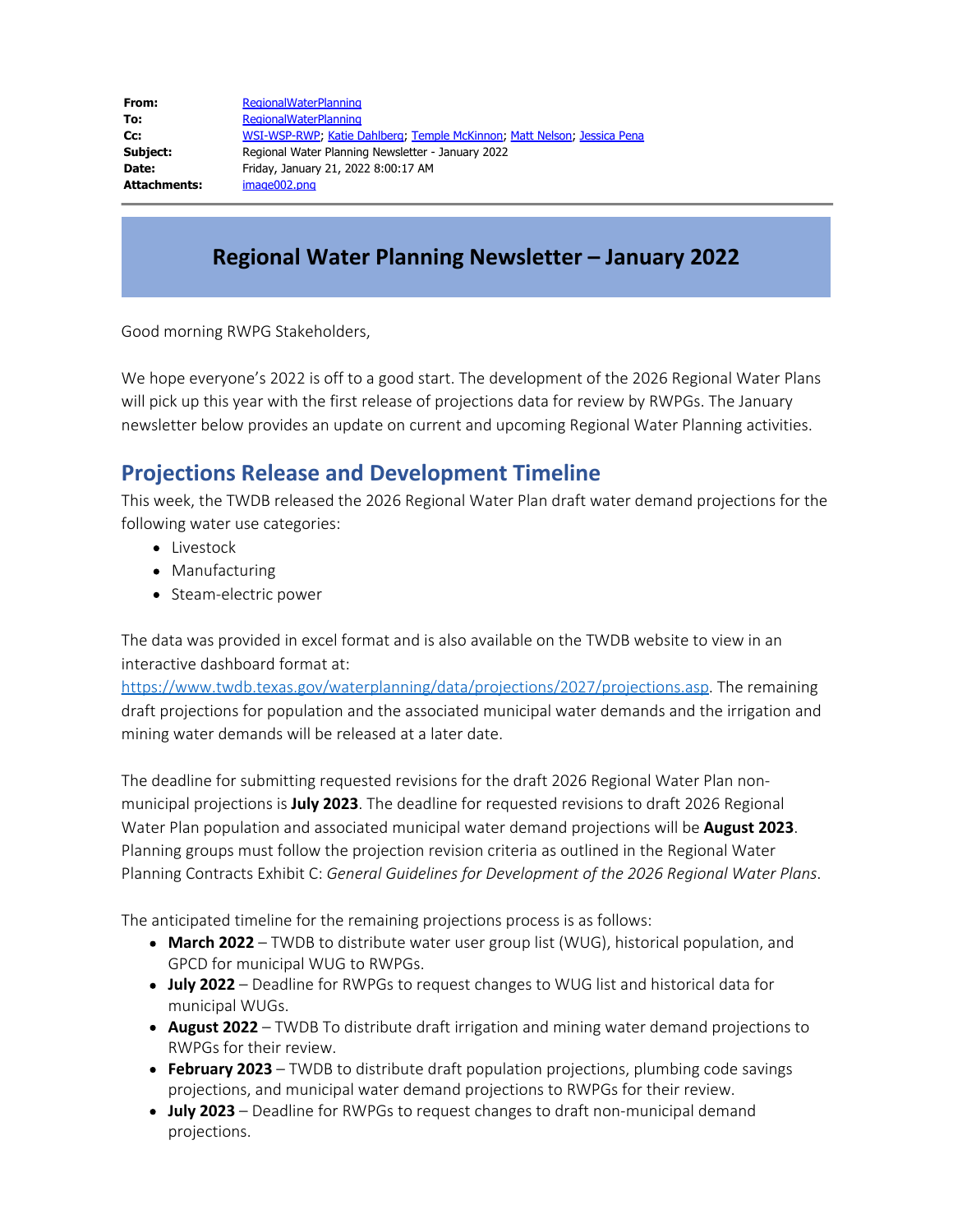- **August 2023** –Deadline for RWPGs to request changes to draft population and associated municipal water demand projections.
- **October 2023**  Anticipated date for TWDB Board approval of all projections.

Please refer to your region-specific projections data email for more information.

#### **Rulemaking**

The TWDB Board approved publishing proposed revisions to Regional and State Water Planning rules on December 16, 2021. The proposed rules are currently published in the Texas Register and public comment will be accepted on the proposed rules through **January 31, 2022**.

The proposed amendments to 31 TAC §357 contain revisions to implement House Bill 1905 (87<sup>th</sup> Legislative Session), reduce certain non-statutory reporting requirements, address stakeholder concerns raised during the previous planning cycle and preliminary input period, and clarify rule language by removing outdated references to past planning cycles and revising references to updated public notice rules in Section §357.21.

The proposed amendments to 31 TAC §358 contain revisions to address concerns raised by regional water planning group stakeholders, through preliminary input on guidance principles review as required by Texas Water Code §16.051(d), and the Interregional Planning Council to clarify that regional water planning groups may plan for drought conditions worse than the drought of record. The revisions also clarify language throughout the section including adding the term water management strategy project.

The Texas Register postings for these rule proposals may be accessed on the TWDB website at: [https://www.twdb.texas.gov/about/rules/index.asp.](https://www.twdb.texas.gov/about/rules/index.asp) Comments may be provided via email to [rulescomments@twdb.texas.gov](mailto:rulescomments@twdb.texas.gov).

#### **Upcoming Contract Amendment Timeline**

The TWDB has begun preparing contract amendment materials for the 2026 Regional Water Plans that will incorporate a full, anticipated contract funding amount for each region, a full scope of work, and updated contract guidance documents. We anticipate seeking TWDB Board approval to authorize and execute the contract amendments this summer. RWPG sponsors will not have to submit a second funding application this cycle to incorporate this amendment. A more detailed timeline will be provided regarding these contract amendments this Spring.

#### **Interregional Planning Council**

The TWDB has extended the deadline to submit nominations for the second Interregional Planning Council to **April 22, 2022**. Each RWPG is requested to take action and submit at least one nomination (and alternate for each nomination) to the TWDB by this date. Due to the extension, we now anticipate TWDB Board appointment of the Council to occur in June 2022.

For each nominee, please submit the following information directly to **Sarah Backhouse** by April 22, 2022:

• Interest category the individual represents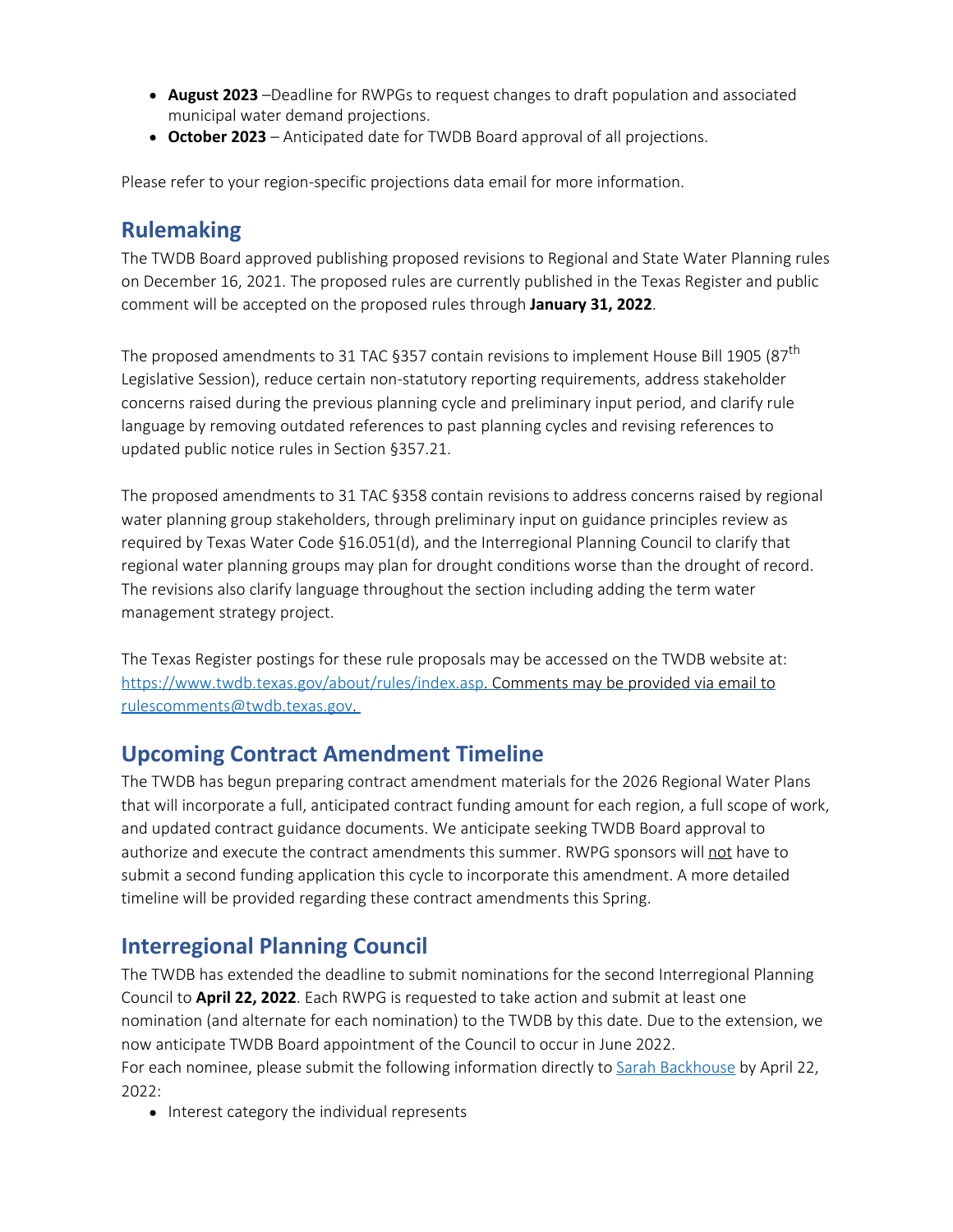RWPG committee membership (if applicable),

- Brief background statement including time served on the planning group, contact information (email, phone number, and mailing address), and
- Any other supporting information deemed relevant by the planning group.

For reference, the nomination request letter from TWDB's Executive Administrator to RWPG Chairs is available online at:

[https://www.twdb.texas.gov/waterplanning/rwp/planningdocu/2026/TWDBComms/IPCNominationL](https://www.twdb.texas.gov/waterplanning/rwp/planningdocu/2026/TWDBComms/IPCNominationLetter_9.14.21.pdf) etter 9.14.21.pdf

# **Reminders and Previous Updates**

- The 2026 Regional Water Plan Working Schedule will be updated throughout the cycle and is available online at: [http://www.twdb.texas.gov/waterplanning/rwp/planningdocu/2026/projectdocs/Working\\_Sched](http://www.twdb.texas.gov/waterplanning/rwp/planningdocu/2026/projectdocs/Working_Schedule_2026RWPs.pdf) [ule\\_2026RWPs.pdf](http://www.twdb.texas.gov/waterplanning/rwp/planningdocu/2026/projectdocs/Working_Schedule_2026RWPs.pdf)
- $\bullet$  The regional and state water planning rules pamphlet that conveniently condenses all the key water planning statute and rules for use by RWPGs, Sponsors, and their Consultants - was updated as of May 2021: [http://www.twdb.texas.gov/waterplanning/rwp/planningdocu/2026/projectdocs/RWP\\_RulePamp](http://www.twdb.texas.gov/waterplanning/rwp/planningdocu/2026/projectdocs/RWP_RulePamphlet.pdf) [hlet.pdf](http://www.twdb.texas.gov/waterplanning/rwp/planningdocu/2026/projectdocs/RWP_RulePamphlet.pdf)
- Visit the TWDB's *Sixth Cycle of Regional Water Planning Documents* webpage to view communications from TWDB during this planning cycle, project documents including a working schedule, contract documents, and administrative documents. These documents may be found at:<http://www.twdb.texas.gov/waterplanning/rwp/planningdocu/2026/documents.asp>
- The TWDB receives and maintains a all the RWPG member email addresses from the region's sponsor. Sponsors should provide any updated email addresses to your TWDB Regional Water Planner to ensure our membership database is up to date and that all RWPG members receive these newsletters etc. For regions that have members without email addresses, please forward these communications to those members by mail or another effective means.

# **Contact TWDB**

Please contact your region's TWDB Regional Water Planner for any additional information. TWDB's Regional Water Planner assignments are as follows:

- Regions A, J, M: William Alfaro, [William.Alfaro@twdb.texas.gov](mailto:William.Alfaro@twdb.texas.gov)
- Regions B, C, N: Kevin Smith, [Kevin.Smith@twdb.texas.gov](mailto:Kevin.Smith@twdb.texas.gov)
- Region D, G, P: Ron Ellis, Ron. Ellis@twdb.texas.gov
- Regions E, F, L: Elizabeth McCoy, [Elizabeth.McCoy@twdb.texas.gov](mailto:Elizabeth.McCoy@twdb.texas.gov)
- Regions H, I, K: Lann Bookout, [Lann.Bookout@twdb.texas.gov](mailto:Lann.Bookout@twdb.texas.gov)
- Region O: Sarah Backhouse, [Sarah.Backhouse@twdb.texas.gov](mailto:Sarah.Backhouse@twdb.texas.gov)

*For more information regarding the TWDB Regional Water Planning Program, please visit [our](http://www.twdb.texas.gov/waterplanning/rwp/index.asp) [website.](http://www.twdb.texas.gov/waterplanning/rwp/index.asp)*

*Note: This email was sent to all RWPG members, sponsors, and technical consultants. A copy of this newsletter will be posted on the regional water planning newsletter [webpage](http://www.twdb.texas.gov/waterplanning/rwp/planningdocu/2026/newsletters.asp).*

Best,

Sarah Backhouse Manager, Regional Water Planning Water Use, Projections, and Planning